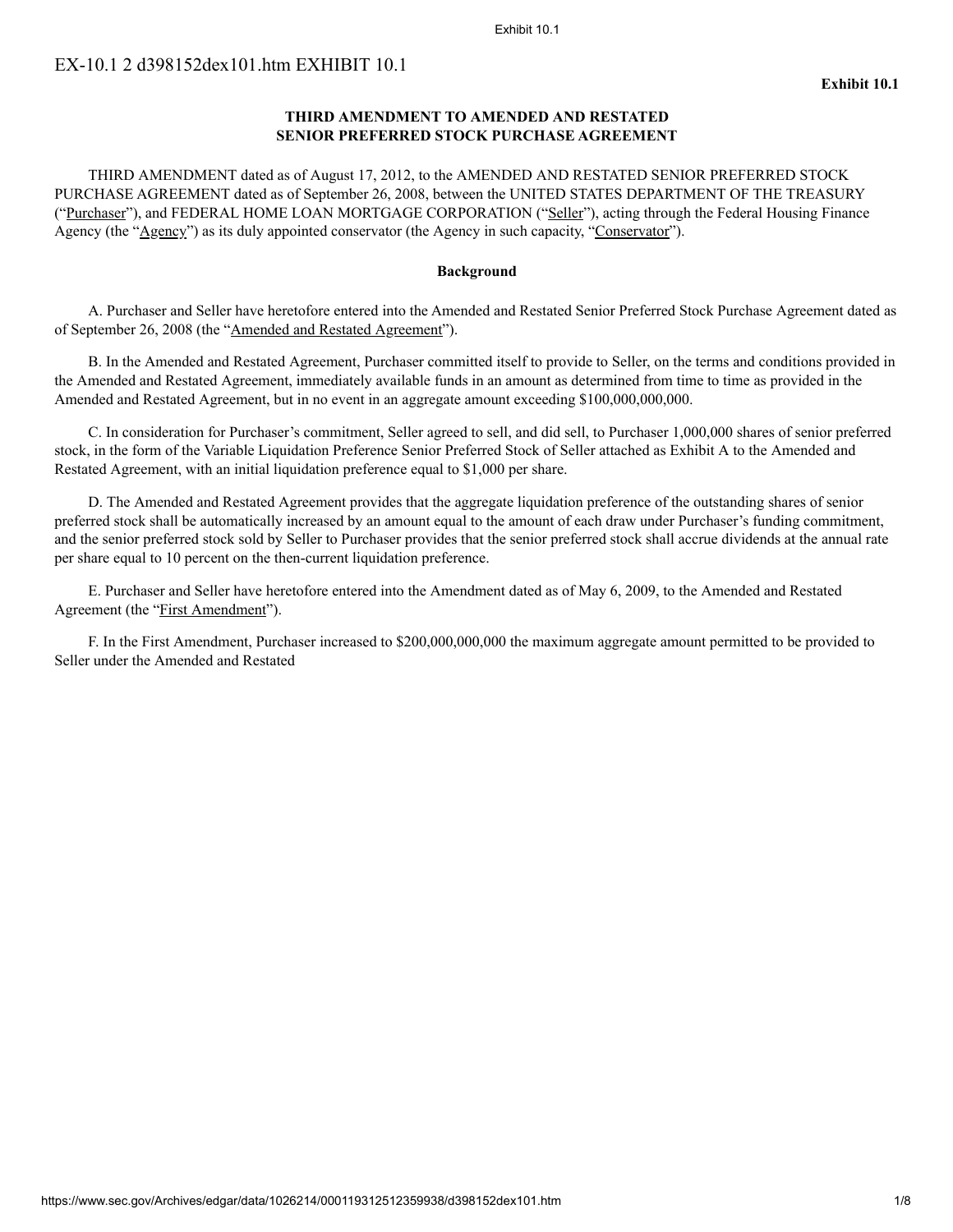Agreement, and amended the terms of the Amended and Restated Agreement in certain other respects.

G. Purchaser and Seller have heretofore entered into the Second Amendment dated as of December 24, 2009, to the Amended and Restated Agreement (the "Second Amendment").

H. In the Second Amendment, Purchaser modified the maximum aggregate amount permitted to be provided to Seller under the Amended and Restated Agreement, as previously amended, by replacing the fixed maximum aggregate amount with the new formulaic maximum amount specified therein, and amended the terms of the Amended and Restated Agreement, as previously amended, in certain other respects.

I. Purchaser and Seller are each authorized to enter into this Third Amendment to the Amended and Restated Agreement ("this Third Amendment") that (i) includes an agreement by Seller to modify the dividend rate provision of the senior preferred stock sold by Seller to Purchaser, and (ii) amends the terms of the Amended and Restated Agreement, as previously amended, in certain other respects.

THEREFORE, for and in consideration of the mutual agreements herein contained and for other good and valuable consideration, the receipt and sufficiency of which is hereby acknowledged, Purchaser and Seller agree as follows:

# **Terms and Conditions**

## **1. Definitions.**

Capitalized terms used and not defined in this Third Amendment shall have the respective meanings given such terms in the Amended and Restated Agreement, as amended by the First Amendment and the Second Amendment (the Amended and Restated Agreement, as amended by the First Amendment and the Second Amendment, being the "Existing Agreement").

## **2. Amendment to Paragraph 2(a) of Senior Preferred Stock (Relating to Dividend Payment Dates and Dividend Periods).**

With respect to the Certificate of Creation, Designation, Powers, Preferences, Rights, Privileges, Qualifications, Limitations, Restrictions, Terms and Conditions of Variable Liquidation Preference Senior Preferred Stock (Par Value \$1.00 Per Share) dated September 7, 2008 (the "Senior Preferred Stock Certificate"), sold by Seller to Purchaser and purchased by Purchaser from Seller, Seller agrees either to amend the existing paragraph 2(a) of the Senior Preferred Stock Certificate, or to issue a replacement Senior Preferred Stock Certificate, in either case so that, by not later than September 30, 2012, paragraph 2(a) reads as follows:

- 2 -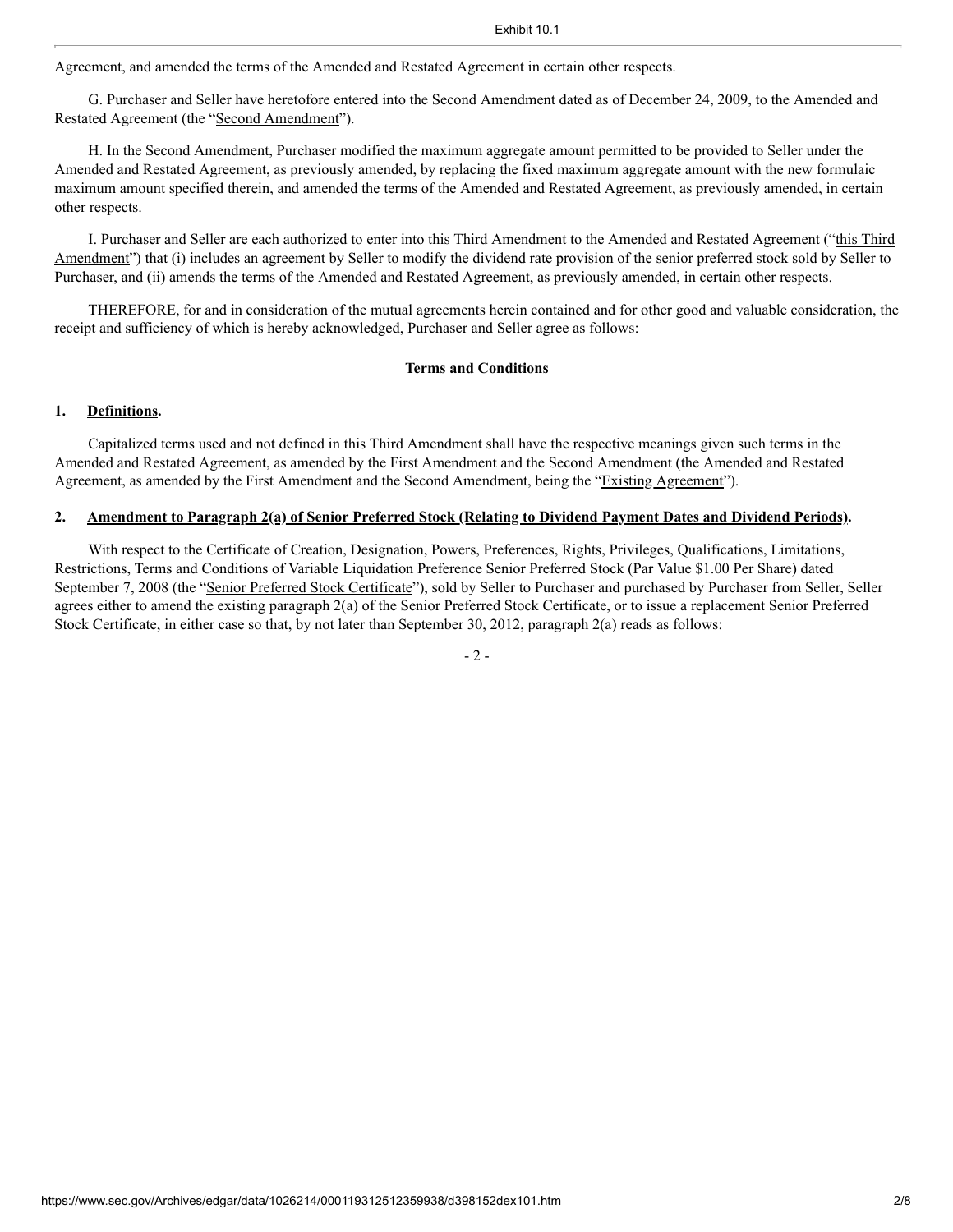(a) For each Dividend Period from the date of the initial issuance of the Senior Preferred Stock through and including December 31, 2012, holders of outstanding shares of Senior Preferred Stock shall be entitled to receive, ratably, when, as and if declared by the Board of Directors, in its sole discretion, out of funds legally available therefor, cumulative cash dividends at the annual rate per share equal to the then-current Dividend Rate on the then-current Liquidation Preference. For each Dividend Period from January 1, 2013, holders of outstanding shares of Senior Preferred Stock shall be entitled to receive, ratably, when, as and if declared by the Board of Directors, in its sole discretion, out of funds legally available therefor, cumulative cash dividends in an amount equal to the then-current Dividend Amount. Dividends on the Senior Preferred Stock shall accrue from but not including the date of the initial issuance of the Senior Preferred Stock and will be payable in arrears when, as and if declared by the Board of Directors quarterly on March 31, June 30, September 30 and December 31 of each year (each, a "Dividend Payment Date"), commencing on December 31, 2008. If a Dividend Payment Date is not a "Business Day," the related dividend will be paid not later than the next Business Day with the same force and effect as though paid on the Dividend Payment Date, without any increase to account for the period from such Dividend Payment Date through the date of actual payment. "Business Day" means a day other than (i) a Saturday or Sunday, (ii) a day on which New York City banks are closed, or (iii) a day on which the offices of the Company are closed.

If declared, the initial dividend will be for the period from but not including the date of the initial issuance of the Senior Preferred Stock through and including December 31, 2008. Except for the initial Dividend Payment Date, the "Dividend Period" relating to a Dividend Payment Date will be the period from but not including the preceding Dividend Payment Date through and including the related Dividend Payment Date. For each Dividend Period from the date of the initial issuance of the Senior Preferred Stock through and including December 31, 2012, the amount of dividends payable on the initial Dividend Payment Date or for any Dividend Period through and including December 31, 2012, that is not a full calendar quarter shall be computed on the basis of 30 day months, a 360-day year and the actual number of days elapsed in any period of less than one month. For the avoidance of doubt, for each Dividend Period from the date of the initial issuance of the Senior Preferred Stock through and including December 31, 2012, in the event that the Liquidation Preference changes in the middle of a Dividend Period, the amount of dividends payable on the Dividend Payment Date at the end of such Dividend Period shall take into account such change in Liquidation Preference and shall be computed at the Dividend Rate on each Liquidation Preference based on the portion of the Dividend Period that each Liquidation Preference was in effect.

- 3 -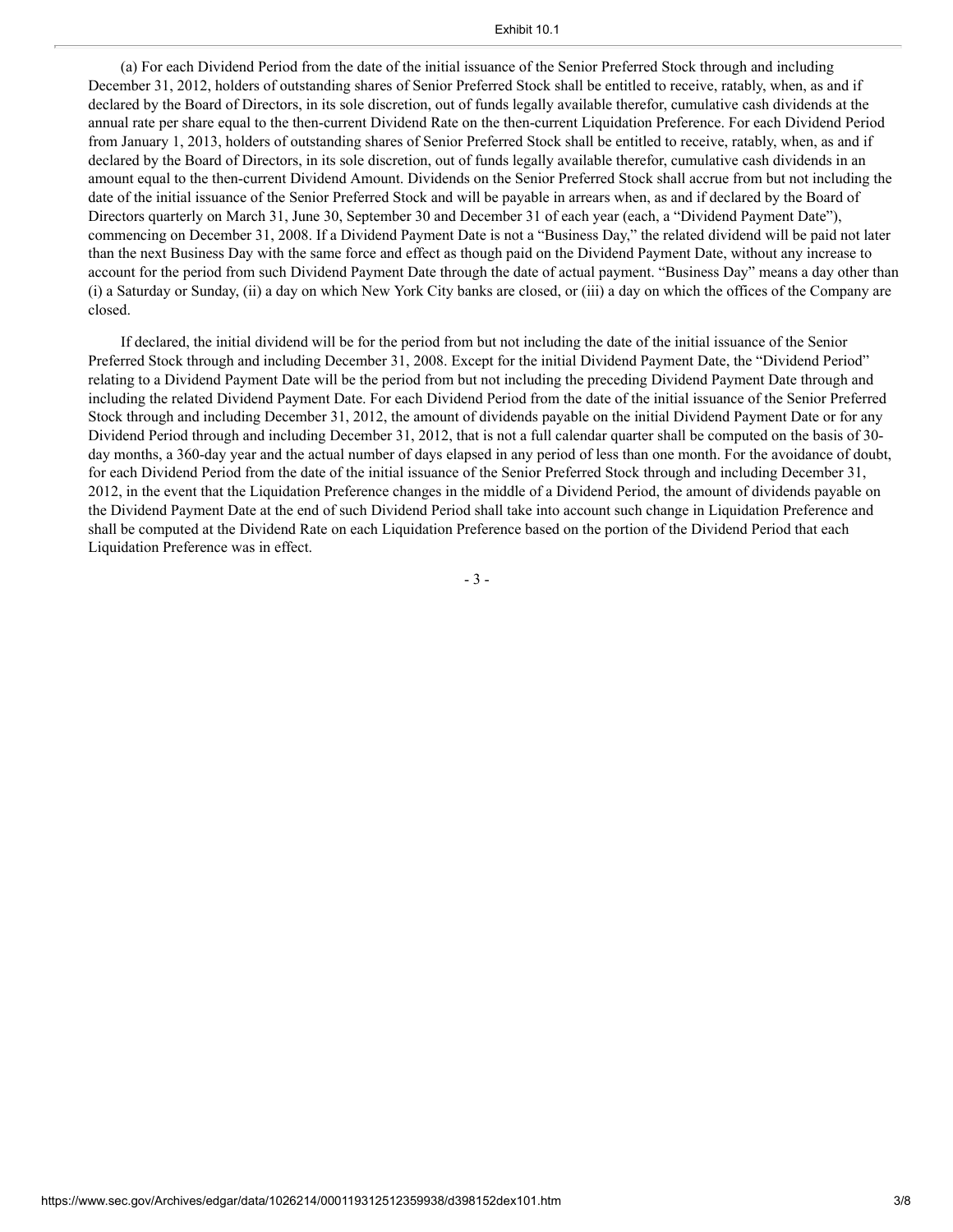## **3. Amendment to Paragraph 2(c) of Senior Preferred Stock (Relating to Dividend Rate and Dividend Amount).**

With respect to the Senior Preferred Stock Certificate sold by Seller to Purchaser and purchased by Purchaser from Seller, Seller agrees either to amend the existing paragraph 2(c) of the Senior Preferred Stock Certificate, or to issue a replacement Senior Preferred Stock Certificate, in either case so that, effective September 30, 2012, paragraph 2(c) reads as follows:

(c) For each Dividend Period from the date of the initial issuance of the Senior Preferred Stock through and including December 31, 2012, "Dividend Rate" means 10.0%; provided, however, that if at any time the Company shall have for any reason failed to pay dividends in cash in a timely manner as required by this Certificate, then immediately following such failure and for all Dividend Periods thereafter until the Dividend Period following the date on which the Company shall have paid in cash full cumulative dividends (including any unpaid dividends added to the Liquidation Preference pursuant to Section 8) the "Dividend Rate" shall mean 12.0%.

For each Dividend Period from January 1, 2013, through and including December 31, 2017, the "Dividend Amount" for a Dividend Period means the amount, if any, by which the Net Worth Amount at the end of the immediately preceding fiscal quarter, less the Applicable Capital Reserve Amount, exceeds zero. For each Dividend Period from January 1, 2018, the "Dividend Amount" for a Dividend Period means the amount, if any, by which the Net Worth Amount at the end of the immediately preceding fiscal quarter exceeds zero. In each case, "Net Worth Amount" means (i) the total assets of the Company (such assets excluding the Commitment and any unfunded amounts thereof) as reflected on the balance sheet of the Company as of the applicable date set forth in this Certificate, prepared in accordance with GAAP, less (ii) the total liabilities of the Company (such liabilities excluding any obligation in respect of any capital stock of the Company, including this Certificate), as reflected on the balance sheet of the Company as of the applicable date set forth in this Certificate, prepared in accordance with GAAP. "Applicable Capital Reserve Amount" means, as of any date of determination, for each Dividend Period from January 1, 2013, through and including December 31, 2013, \$3,000,000,000; and for each Dividend Period occurring within each 12-month period thereafter, \$3,000,000,000 reduced by an equal amount for each such 12-month period through and including December 31, 2017, so that for each Dividend Period from January 1, 2018, the Applicable Capital Reserve Amount shall be zero. For the avoidance of doubt, if the calculation of the Dividend Amount for a Dividend Period does not exceed zero, then no Dividend Amount shall accrue or be payable for such Dividend Period.

- 4 -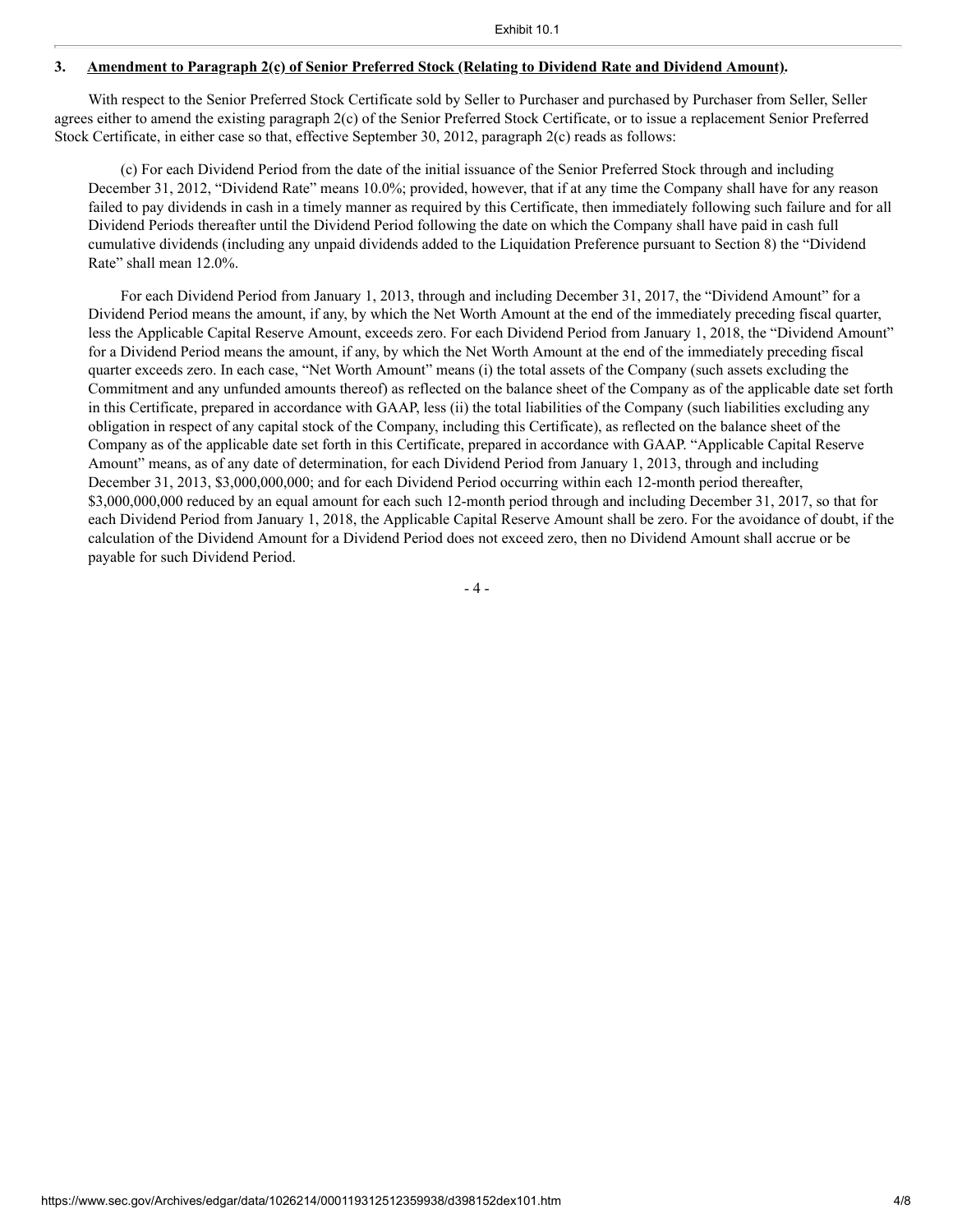#### **4. Amendment to Section 3.2 (Relating to the Periodic Commitment Fee).**

Section 3.2 of the Existing Agreement is hereby amended to read as follows:

3.2. *Periodic Commitment Fee*. (a) Commencing March 31, 2011, Seller shall pay to Purchaser quarterly, on the last day of March, June, September and December of each calendar year (each a "Periodic Fee Date"), a periodic commitment fee (the "Periodic Commitment Fee"). The Periodic Commitment Fee shall accrue from January 1, 2011.

(b) The Periodic Commitment Fee is intended to fully compensate Purchaser for the support provided by the ongoing Commitment following December 31, 2010. The amount of the Periodic Commitment Fee shall be set not later than December 31, 2010 with respect to the ensuing five-year period, shall be reset every five years thereafter and shall be determined with reference to the market value of the Commitment as then in effect. The amount of the Periodic Commitment Fee shall be mutually agreed by Purchaser and Seller, subject to their reasonable discretion and in consultation with the Chairman of the Federal Reserve; provided, that Purchaser may waive the Periodic Commitment Fee for up to one year at a time, in its sole discretion, based on adverse conditions in the United States mortgage market.

(c) At the election of Seller, the Periodic Commitment Fee may be paid in cash or by adding the amount thereof ratably to the liquidation preference of each outstanding share of Senior Preferred Stock so that the aggregate liquidation preference of all such outstanding shares of Senior Preferred Stock is increased by an amount equal to the Periodic Commitment Fee. Seller shall deliver notice of such election not later than three (3) Business Days prior to each Periodic Fee Date. If the Periodic Commitment Fee is not paid in cash by 12:00 pm (New York time) on the applicable Periodic Fee Date (irrespective of Seller's election pursuant to this subsection), Seller shall be deemed to have elected to pay the Periodic Commitment Fee by adding the amount thereof to the liquidation preference of the Senior Preferred Stock, and the aggregate liquidation preference of the outstanding shares of Senior Preferred Stock shall thereupon be automatically increased, in the manner contemplated by the first sentence of this section, by an aggregate amount equal to the Periodic Commitment Fee then due.

(d) Notwithstanding anything to the contrary in paragraphs (a), (b), or (c) above, and in consideration of the modification made to the Senior Preferred Stock effective September 30, 2012, for each quarter commencing January 1, 2013, and continuing for as long as paragraph 2 of the Senior Preferred Stock remains in form and content substantially the same as the form and content of the Senior Preferred Stock in effect on September 30, 2012, no Periodic Commitment Fee shall be set, accrue, or be payable.

- 5 -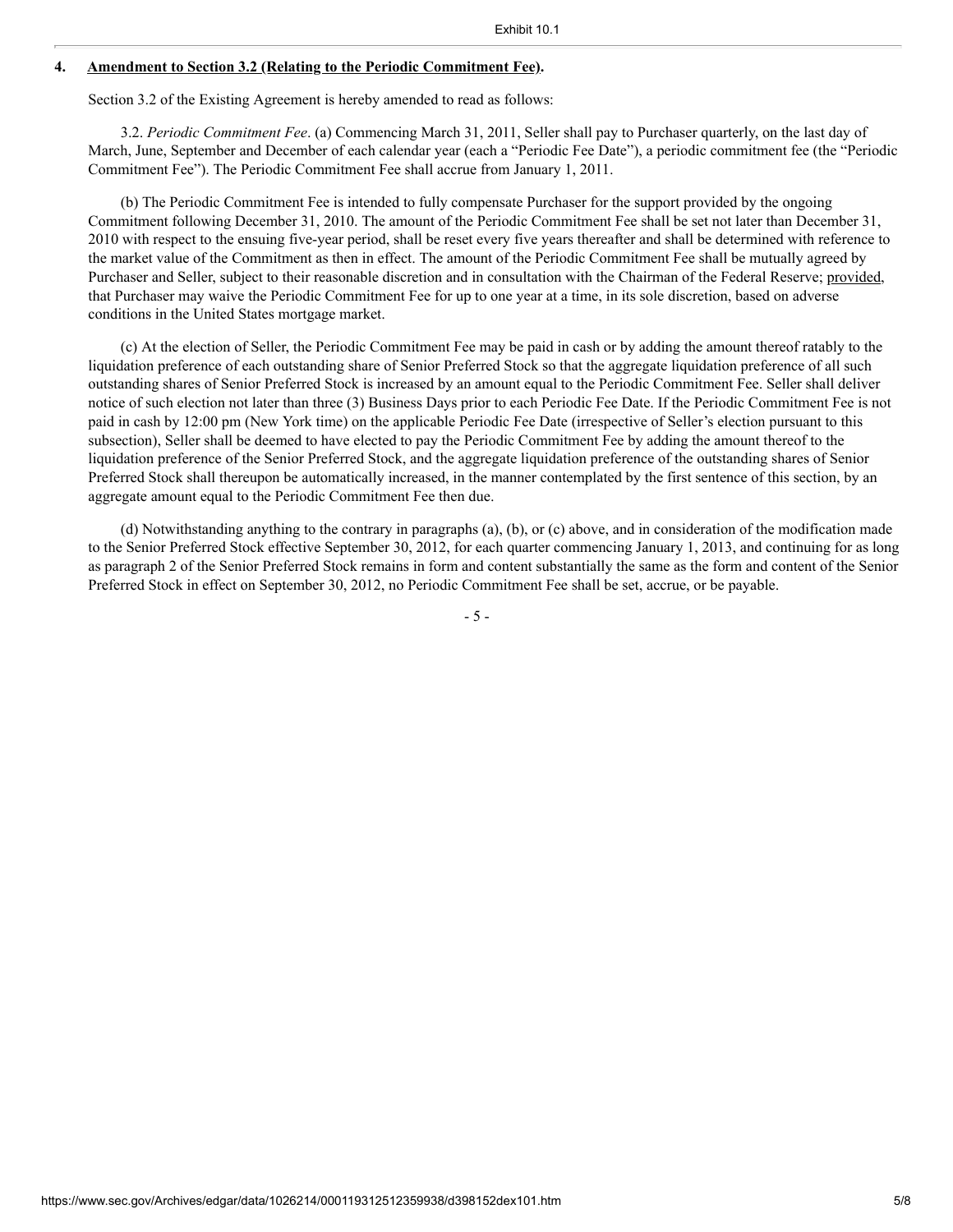### **5. Amendment to Section 5.4 (Relating to Transfer of Assets).**

Section 5.4 of the Existing Agreement is hereby amended to read as follows:

5.4. *Transfer of Assets.* Seller shall not, and shall not permit any of its subsidiaries to, in each case without prior written consent of Purchaser, sell, transfer, lease or otherwise dispose of (in one transaction or a series of related transactions) all or any portion of its assets (including Equity Interests in other persons, including subsidiaries), whether now owned or hereafter acquired (any such sale, transfer, lease or disposition, a "Disposition"), other than Dispositions for fair market value:

(a) to a limited life regulated entity (" $L$ LRE") pursuant to Section 1367(i) of the FHE Act;

(b) of assets and properties in the ordinary course of business, consistent with past practice;

(c) of assets and properties having fair market value individually or in aggregate less than \$250,000,000 in one transaction or a series of related transactions;

(d) in connection with a liquidation of Seller by a receiver appointed pursuant to Section 1367(a) of the FHE Act;

(e) of cash or cash equivalents for cash or cash equivalents; or

(f) to the extent necessary to comply with the covenant set forth in Section 5.7 below.

### **6. Amendment to Section 5.7 (Relating to Owned Mortgage Assets).**

Section 5.7 of the Existing Agreement is hereby amended to read as follows:

5.7. Mortgage Assets. Seller shall not own, as of any applicable date, Mortgage Assets in excess of (i) on December 31, 2012, \$650 billion, or (ii) on December 31 of each year thereafter, 85.0% of the aggregate amount of Mortgage Assets that Seller was permitted to own as of December 31 of the immediately preceding calendar year; provided, that in no event shall Seller be required under this Section 5.7 to own less than \$250 billion in Mortgage Assets.

- 6 -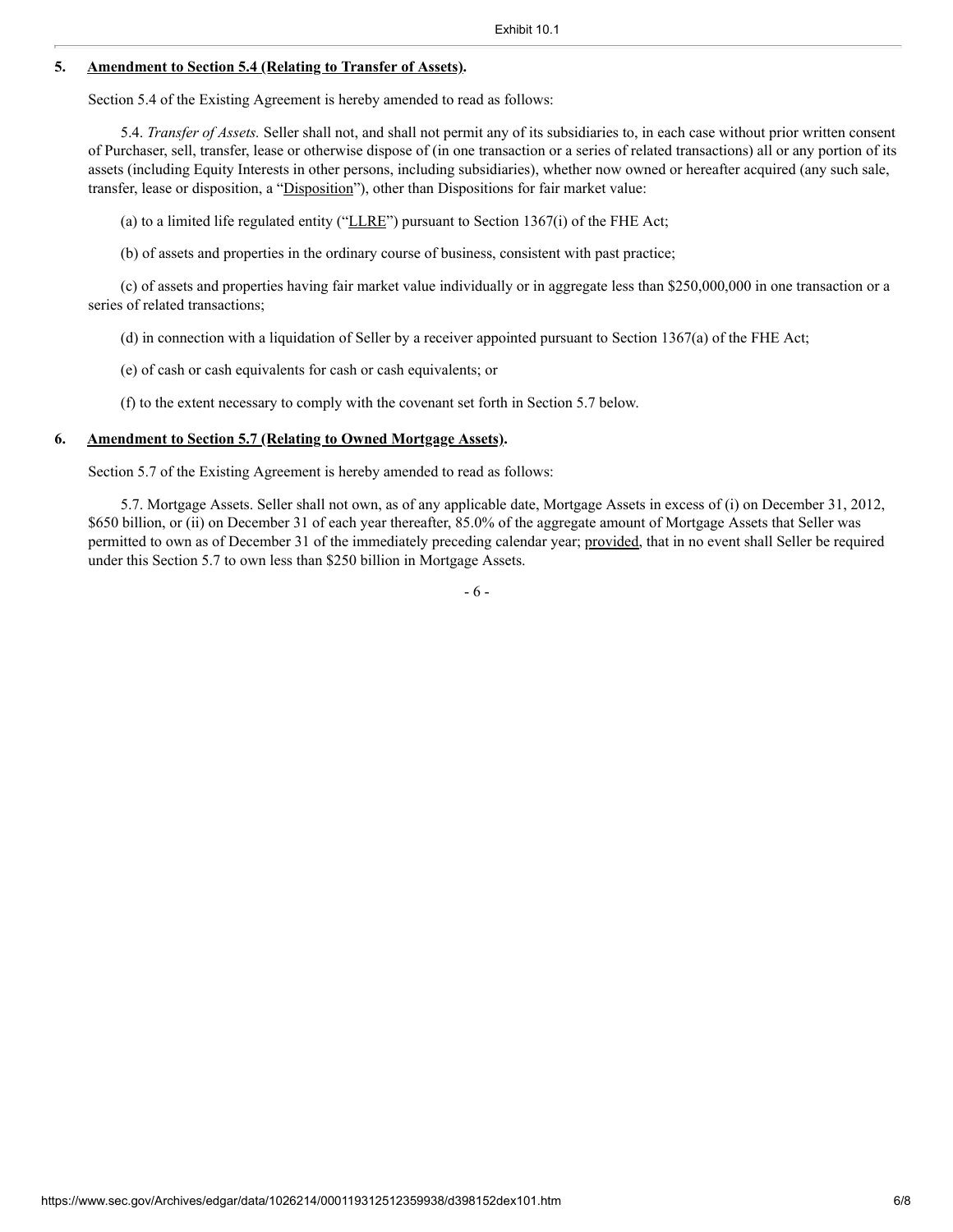## **7. Amendment to Section 5 (Adding New Section 5.11 Relating to "Annual Risk Management Plans").**

Section 5 of the Existing Agreement is hereby amended by inserting after section 5.10 the following:

5.11. Annual Risk Management Plans. Not later than December 15, 2012, and not later than December 15 of each year thereafter while Seller remains in conservatorship pursuant to Section 1367 of the FHE Act, Seller shall, under the direction of Conservator, deliver a risk management plan to Purchaser. Each annual risk management plan shall set out Seller's strategy for reducing its enterprise-wide risk profile and shall describe, in reasonable detail, the actions Seller will take, to reduce both the financial and operational risk associated with each reportable business segment of Seller. Plans delivered subsequent to December 15, 2012 shall also include an assessment of Seller's performance relative to the planned actions described in the prior year's plan. The submission of annual risk management plans under this section shall not in any way limit or affect the Agency in any of its capacities to carry out its statutory responsibilities, including but not limited to providing direction to and oversight of Seller."

### **8. Existing Agreement to Continue, as Amended.**

Except as expressly modified by this Third Amendment, the Existing Agreement shall continue in full force and effect.

# **9. Effective Date.**

This Third Amendment shall not become effective until it has been executed by both of Purchaser and Seller. When this Third Amendment has been so executed, it shall become effective as of the date first above written.

- 7 -